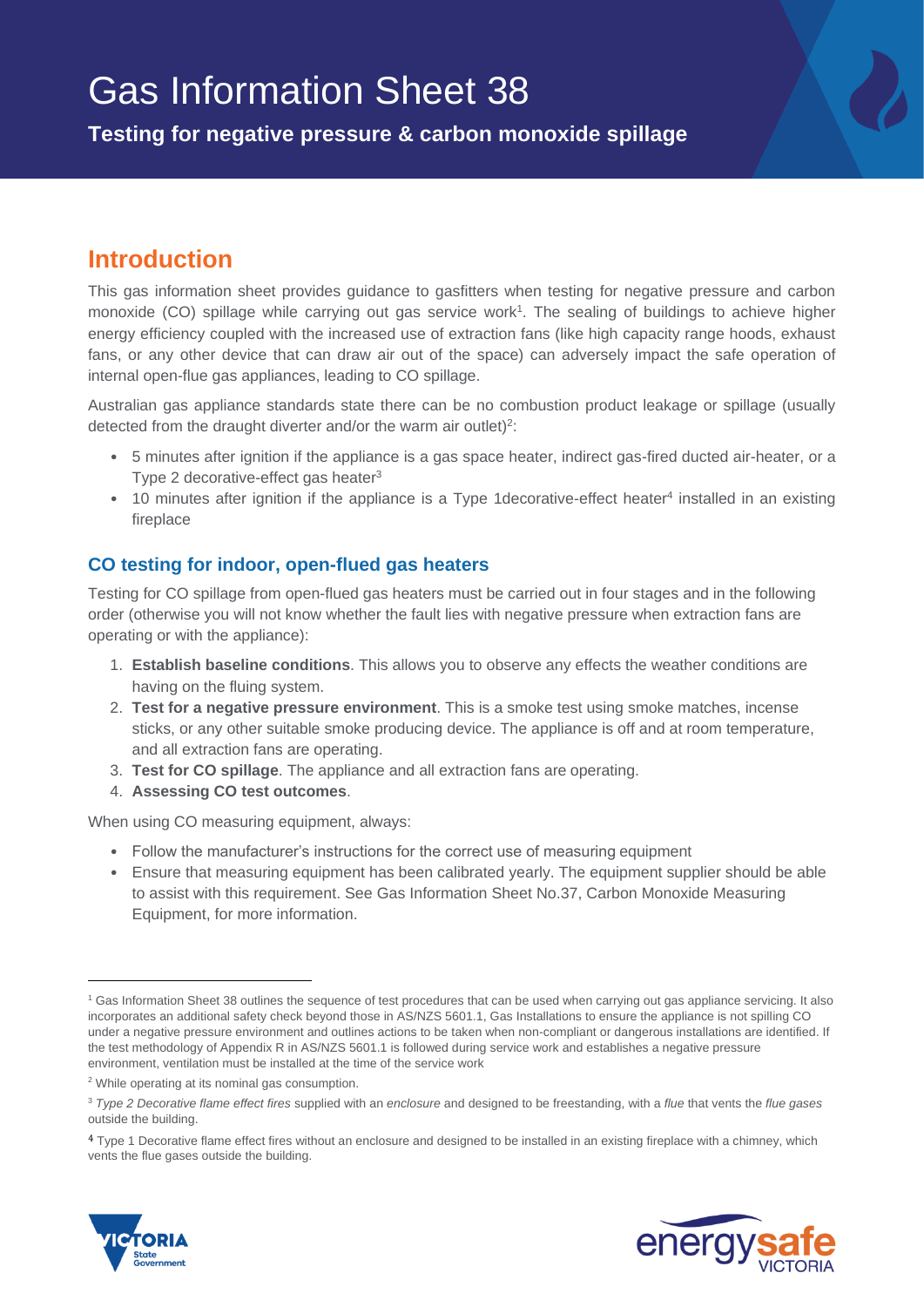While carrying out CO spillage testing, always take personal CO exposure readings at the same time. Measure the CO levels where you are located. This information will allow you to calculate your average CO exposure for an eight-hour period. See Gas Information Sheet 44, Carbon Monoxide Safe Working Level, for more information.

#### **1) Establish Baseline Conditions**

- 1. Ensure the gas heater is switched off and the flue is cold.
- 2. Close all external doors and windows.
- 3. Ensure all extraction fans are switched off.
- 4. Position a suitable smoke producing device at the appliance draught diverter relief openings, or next to appliance openings for combustion air.
- 5. Generate smoke and watch it for any effects from weather conditions (for example, wind gusts or airflow within the flue/chimney due to temperature differences between the indoors and outdoors).
- 6. Note any observable effects so a comparison can be made when the test for a negative pressure environment is conducted.

#### **2) Test for a Negative Pressure Environment**

- 1. Ensure the gas heater is switched off and the flue is cold.
- 2. Ensure all external doors and windows are still closed.
- 3. Ensure all extraction fans are operating.
- 4. Open or close internal doors to achieve the greatest possible negative pressure.
- 5. Generate smoke and check it is not drawn away from the appliance draught diverter or from the appliance's combustion air intake.

If the smoke is:

- Different from the baseline condition and is being drawn away from the appliance, negative pressure is present and must be addressed; see **Fixing a negative pressure environment** for information about how to do this
- The same as the baseline condition, the extraction fans are not having any observable affect.

For more information about the test for a negative pressure environment, see Energy Safe Victoria's (ESV) animated guide to negative pressure at: [https://www.esv.vic.gov.au/gas-technical-information](https://www.esv.vic.gov.au/gas-technical-information-%20sheets/negative-pressure-environment/)[sheets/negative-pressure-environment/](https://www.esv.vic.gov.au/gas-technical-information-%20sheets/negative-pressure-environment/) .

#### Fixing a Negative Pressure Environment

You can establish the amount of ventilation required to correct a negative pressure environment by slowly opening a window in the room where the appliance is installed until the smoke responds in the same way as the baseline condition test. The size of the window's open area is equivalent to the permanent ventilation needed to overcome the negative pressure.

Record the size of the ventilation area required before proceeding.

For a new installation, this ventilation must be installed prior to commissioning the appliance.

**The currency and accuracy of this gas information sheet cannot be guaranteed once printed or saved to a storage device. If in doubt, please check the ESV website for the current version.**

Gas Information Sheet No. 38 – Testing for negative pressure and carbon monoxide spillage while carrying out gas service work. Expiry: 02/24 Issued: 02/22 Supersedes: 06/16 Page 2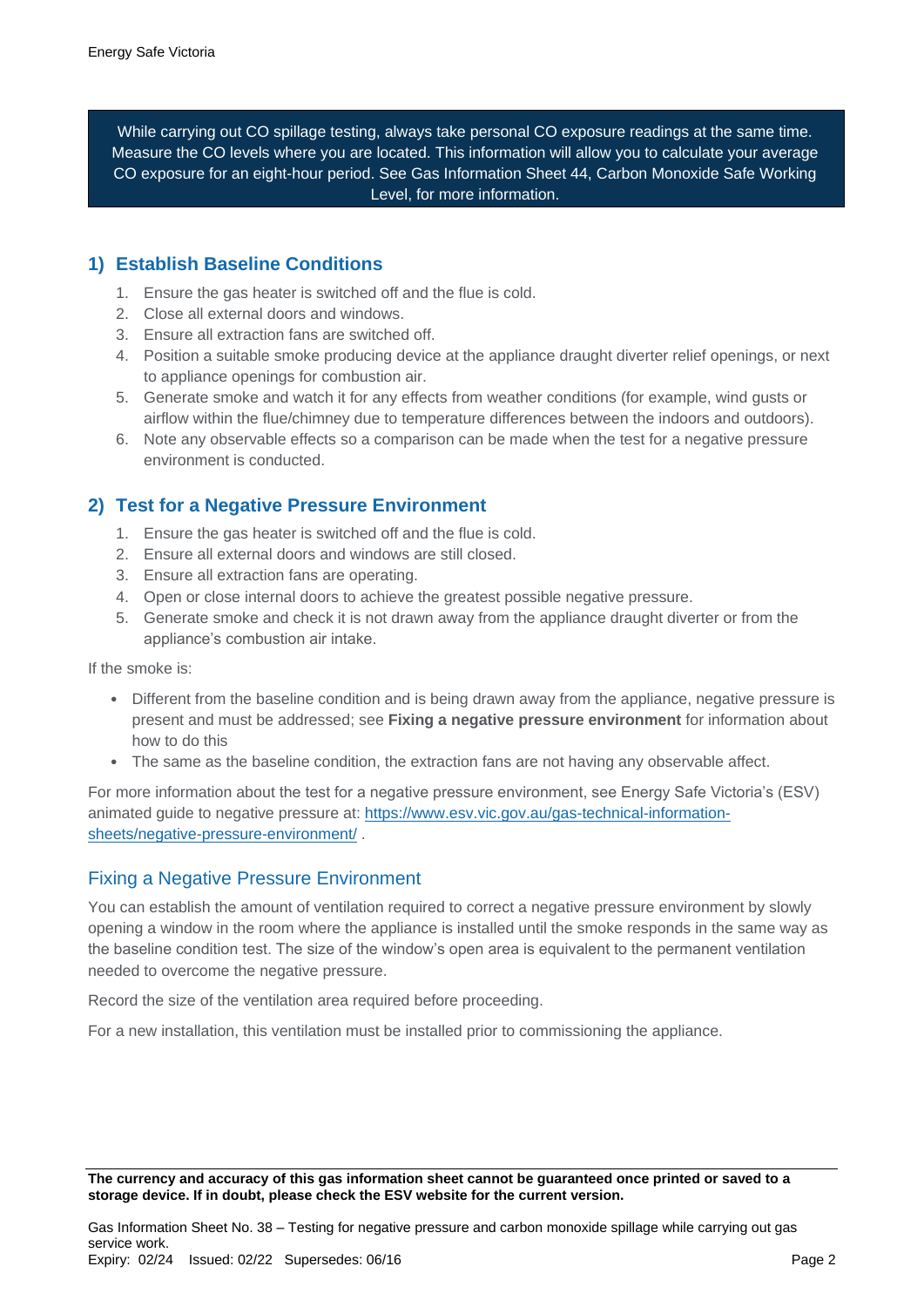## **3) Test for CO Spillage**

- 1. Close any windows opened during the test for a negative pressure environment.
- 2. Turn on your detection equipment and record the background CO reading in the room where the appliance is installed. (Remember that a background CO reading may occur due to other sources, like a cooktop or from the smoke test.)
- 3. Ensure all extraction fans are still operating.
- 4. Switch on the appliance and adjust it to the highest settings for the burner and appliance fan (if fitted). During this period, commission the appliance in accordance with the manufacturer's instructions and ensure that the appliance being tested is operating at its nominal test-point pressure.
- 5. Place the CO detection equipment's sampling probe at all locations where leakage or spillage of combustion products can occur:
	- Draught diverter relief openings (always ensure that the sampling probe is positioned next to the opening and not inside the draught diverter)
	- Heat exchanger joints
	- Warm air outlet
	- Flue connection and joints
	- Base of the flue product collection hoods.
- 6. Continue monitoring for CO spillage and record the readings taken after the appliance has been operating for:
	- 5 minutes from cold if it is a gas space heater, indirect gas-fired ducted air-heater, or a Type 2 decorative-effect gas heater (allow another five minutes if the appliance is installed in a chimney without a chimney liner)
	- 10 minutes from cold if it is a Type 1 decorative-effect gas heater.
- 7. Take the background reading again, as the appliance might have been spilling during the warm up period.

The CO reading at Step 6 **must not** exceed the reading at Step 7 (the room's background reading).

## **4) Assessing CO test outcomes**

#### CO Spillage is Not-detected;

If no CO spillage is detected but there is evidence of negative pressure, then advice the customer to **stop using the appliance until one of the following actions has been taken**:

- The negative pressure situation has been fixed, or
- **As a temporary measure**, a window is left open in the rooms where the extraction fans are located or all extraction fans are switched off while the heater is operating.

When there is no evidence of negative pressure, testing is complete.

For existing appliance installations where negative pressure is identified but cannot be immediately rectified by installing additional permanent ventilation:

- 1. Give the client the ESV/Victorian Building Authority (VBA) co-branded advice letter and re-iterate the potential dangers of CO and the effect of negative pressure
- 2. Report the installation to the VBA (by emailing [gasheaters@vba.vic.gov.au o](mailto:gasheaters@vba.vic.gov.au)r by calling 1300 815 127).

**The currency and accuracy of this gas information sheet cannot be guaranteed once printed or saved to a storage device. If in doubt, please check the ESV website for the current version.**

Gas Information Sheet No. 38 – Testing for negative pressure and carbon monoxide spillage while carrying out gas service work. Expiry: 02/24 Issued: 02/22 Supersedes: 06/16 Page 3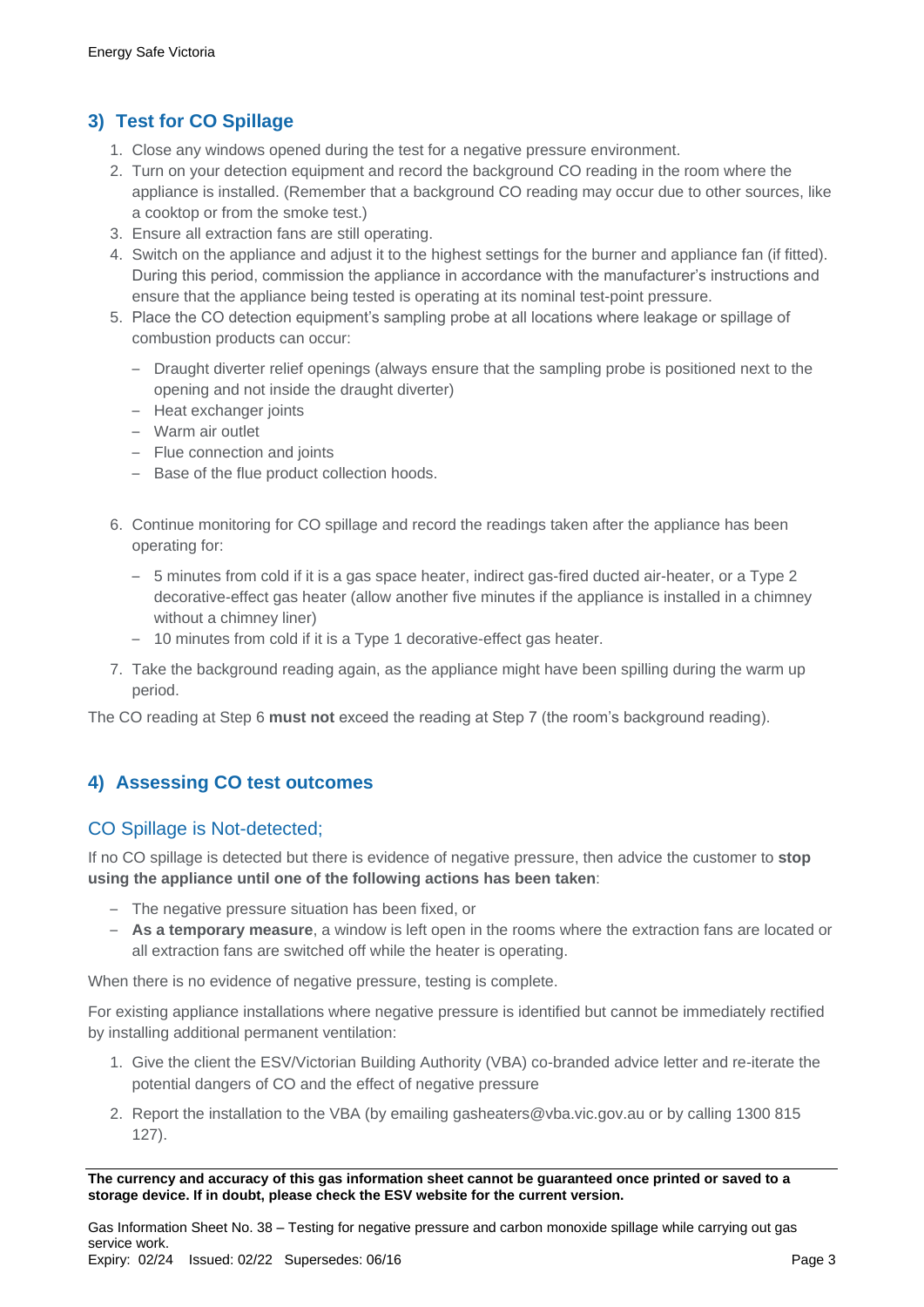## CO Spillage is Detected;

If CO spillage is detected, establish whether the cause is negative pressure or an appliance fault.

To establish the cause of the CO spillage:

- 1. Switch off all extraction fans and operate the appliance at the highest settings for the burner and appliance fan (if fitted).
- 2. After 5 minutes, if:
- there is still CO spillage (and no negative pressure with all extraction fans off), then check for faults with the appliance or flue; if no fault can be found (or rectified), isolate the appliance and contact the appliance manufacturer (or consider replacing the heater if it is beyond its life expectancy).
- the CO spillage has stopped then negative pressure is the cause. Additional ventilation must be installed and the tests repeated **or the gas appliance must be isolated until additional ventilation is installed**.

If the client does not agree to ventilation being installed and refuses to allow you to make the installation safe, then contact ESV on 1800 652 563 (and select option 5).

# **Testing central and room-sealed space heaters**

The procedure to test for negative pressure and CO spillage is different when testing:

- Central heating units
- Room-sealed space heaters.

#### **Central Heating Units**

 $\overline{a}$ 

Spillage from central heating units (ducted air heaters)<sup>5</sup> located outside a building, in a roof, or under a floor can go unnoticed, with CO being drawn into a building from a cracked heat exchanger or damaged combustion chamber seals<sup>6</sup>:

- 1. Check the background CO levels.
- 2. Place the sampling probe in the air stream of a duct outlet, floor register, or ceiling register to test the CO level. Monitor for 10 minutes.
- 3. If the CO level exceeds the background level then the appliance is leaking or spilling CO. If no fault can be found (or rectified), isolate the appliance and contact the appliance manufacturer (or consider replacing the heater if it is beyond its life expectancy).

<sup>&</sup>lt;sup>5</sup> If the central heating unit is an open-flue type, then follow the testing procedures for open-flue gas appliances.

<sup>&</sup>lt;sup>6</sup> More combustion products can enter the supply air stream and the building as the heat exchanger heats up and cracks and openings expand.

**The currency and accuracy of this gas information sheet cannot be guaranteed once printed or saved to a storage device. If in doubt, please check the ESV website for the current version.**